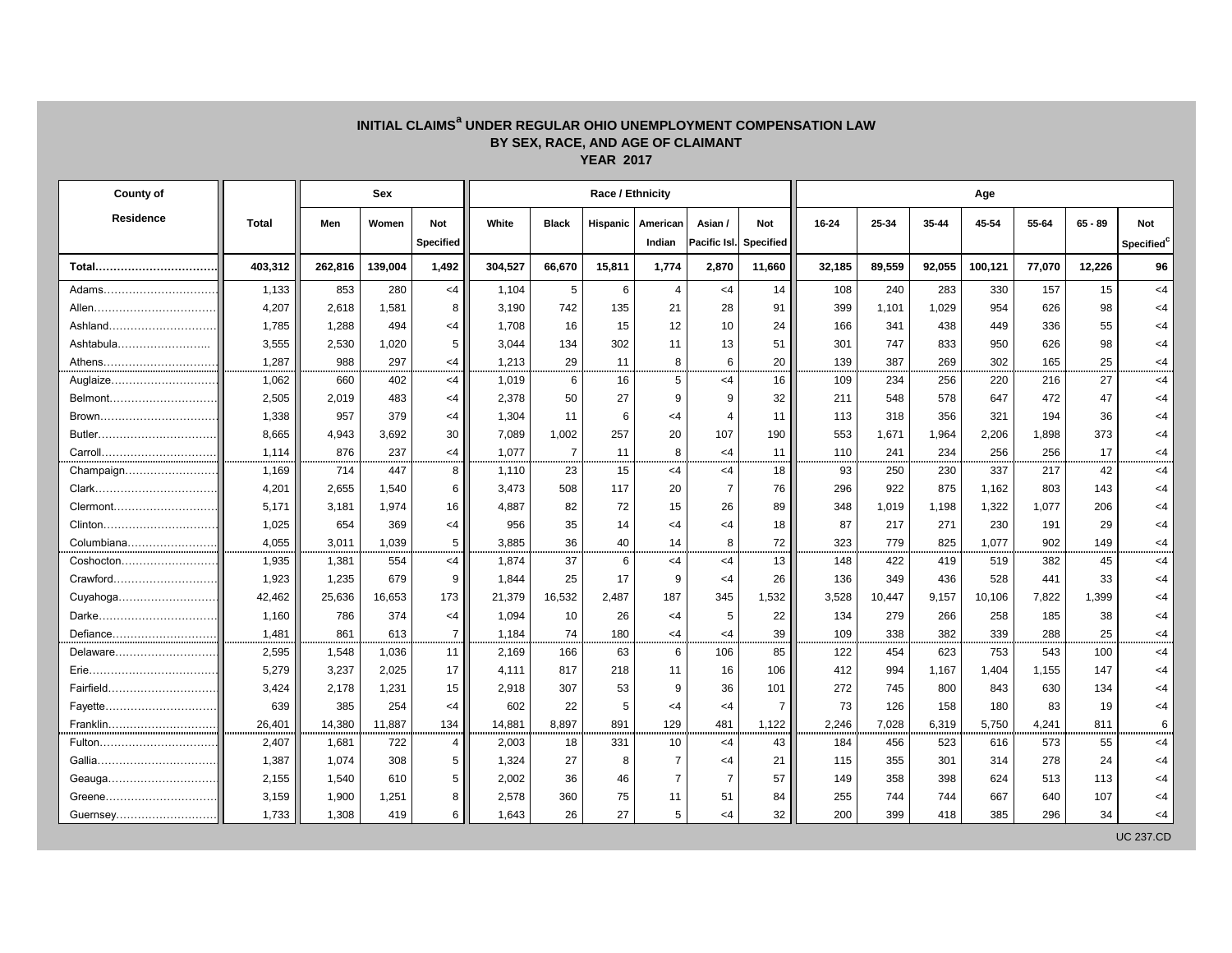## **INITIAL CLAIMS<sup>a</sup> UNDER REGULAR OHIO UNEMPLOYMENT COMPENSATION LAW BY SEX, RACE, AND AGE OF CLAIMANT YEAR 2017**

| <b>County of</b> |              | <b>Sex</b> |       |                                |        |              |                 | Race / Ethnicity              |                 |                                             | Age   |       |       |       |       |           |                                      |  |  |
|------------------|--------------|------------|-------|--------------------------------|--------|--------------|-----------------|-------------------------------|-----------------|---------------------------------------------|-------|-------|-------|-------|-------|-----------|--------------------------------------|--|--|
| <b>Residence</b> | <b>Total</b> | Men        | Women | <b>Not</b><br><b>Specified</b> | White  | <b>Black</b> |                 | Hispanic   American<br>Indian | Asian /         | <b>Not</b><br><b>Pacific Isl.</b> Specified | 16-24 | 25-34 | 35-44 | 45-54 | 55-64 | $65 - 89$ | <b>Not</b><br>Specified <sup>®</sup> |  |  |
| Hamilton         | 18,853       | 9,733      | 9,046 | 74                             | 9,425  | 8,142        | 378             | 94                            | 187             | 627                                         | 1,316 | 4,700 | 4,116 | 4,311 | 3,626 | 780       | 4                                    |  |  |
| Hancock          | 2,111        | 1,418      | 688   | 5                              | 1,876  | 50           | 136             | 8                             | 10              | 31                                          | 150   | 383   | 470   | 610   | 455   | 43        | $<$ 4                                |  |  |
| Hardin           | 766          | 493        | 273   | <4                             | 734    | 11           | 9               | 5                             | $<$ 4           | 6                                           | 78    | 165   | 183   | 166   | 148   | 26        | $\leq$ 4                             |  |  |
| Harrison         | 575          | 444        | 130   | <4                             | 555    | 12           | <4              | $\leq$ 4                      | <4              | <4                                          | 68    | 127   | 124   | 146   | 96    | 14        | $\leq$ 4                             |  |  |
| Henry            | 1,564        | 1,082      | 481   | <4                             | 1,356  | 14           | 151             | $\overline{7}$                | 4               | 32                                          | 173   | 327   | 371   | 390   | 258   | 45        | $\leq$ 4                             |  |  |
| Highland         | 1,025        | 679        | 346   | $<$ 4                          | 967    | 26           | 10              | $\boldsymbol{9}$              | $<$ 4           | 12                                          | 99    | 236   | 249   | 262   | 153   | 26        | $<$ 4                                |  |  |
| Locking          | 1,038        | 769        | 265   | 4                              | 1,002  | 10           | 8               | 5                             | $<$ 4           | 12                                          | 89    | 212   | 222   | 292   | 195   | 28        | $<$ 4                                |  |  |
| Holmes           | 497          | 302        | 193   | <4                             | 476    | 5            | <4              | $\leq$ 4                      | $\leq$ 4        | 9                                           | 37    | 82    | 119   | 142   | 107   | 10        | $<$ 4                                |  |  |
| Huron            | 4,411        | 3,040      | 1,367 | 4                              | 3,926  | 66           | 328             | 14                            | 14              | 63                                          | 415   | 969   | 941   | 1,128 | 845   | 113       | $\leq$ 4                             |  |  |
| Jackson          | 2,865        | 1,737      | 1,126 | $\leq$ 4                       | 2,796  | 17           | 14              | 11                            | $\overline{7}$  | 20                                          | 242   | 636   | 612   | 732   | 589   | 54        | $\leq$ 4                             |  |  |
| Jefferson        | 2,874        | 2,271      | 600   | $<$ 4                          | 2,643  | 176          | 20              | $<$ 4                         | $<$ 4           | 31                                          | 266   | 619   | 726   | 682   | 520   | 61        | $\leq$ 4                             |  |  |
| Knox             | 1,652        | 1,100      | 547   | 5                              | 1,578  | 19           | 11              | 6                             | 6               | 32                                          | 167   | 251   | 355   | 402   | 384   | 93        | $\leq$ 4                             |  |  |
| Lake             | 7,855        | 5,318      | 2,509 | 28                             | 6,554  | 484          | 522             | 24                            | 44              | 227                                         | 529   | 1,512 | 1,698 | 1,949 | 1,786 | 381       | $<$ 4                                |  |  |
| Lawrence         | 1,445        | 1,072      | 372   | <4                             | 1,395  | 24           | 8               | 10                            | $\leq$ 4        | 8                                           | 128   | 384   | 329   | 336   | 249   | 19        | $\leq$ 4                             |  |  |
| Licking          | 4,012        | 2,488      | 1,514 | 10 <sup>°</sup>                | 3,615  | 204          | 57              | 16                            | 22              | 98                                          | 319   | 850   | 817   | 1,014 | 855   | 153       | 4                                    |  |  |
| Logan            | 1,004        | 620        | 382   | $<$ 4                          | 943    | 22           | 7               | 10                            | 9               | 13                                          | 93    | 203   | 253   | 256   | 170   | 29        | $\leq$ 4                             |  |  |
| Lorain           | 15,209       | 9,774      | 5,378 | 57                             | 10,995 | 1,728        | 1,951           | 66                            | 68              | 401                                         | 1,514 | 3,497 | 3,372 | 3,690 | 2,754 | 379       | $\leq$ 4                             |  |  |
| Lucas            | 21,572       | 14,134     | 7,353 | 85                             | 12,877 | 5,924        | 1,807           | 105                           | 104             | 755                                         | 1,946 | 5,846 | 4,992 | 4,832 | 3,512 | 443       | $\leq$ 4                             |  |  |
| Madison          | 680          | 424        | 252   | 4                              | 620    | 32           | 11              | $\leq$ 4                      | <4              | 13                                          | 58    | 164   | 141   | 167   | 133   | 17        | $\leq$ 4                             |  |  |
| Mahoning         | 17,465       | 12,008     | 5,417 | 40                             | 12,308 | 3,721        | 964             | 42                            | 42              | 388                                         | 912   | 2,994 | 4,277 | 4,694 | 3,921 | 664       | $<$ 4                                |  |  |
| Marion           | 1,486        | 865        | 619   | $<$ 4                          | 1,366  | 68           | 17              | 12                            | $<$ 4           | 21                                          | 118   | 354   | 370   | 354   | 250   | 40        | $<$ 4                                |  |  |
| Medina           | 5,243        | 3,791      | 1,440 | 12                             | 4,865  | 124          | 73              | 11                            | 30              | 140                                         | 329   | 973   | 1,141 | 1,424 | 1,203 | 173       | $<$ 4                                |  |  |
| Meigs…………………………… | 1,221        | 1,023      | 198   | $<$ 4                          | 1,186  | 9            |                 |                               | $\leq 4$        | 14                                          | 89    | 304   | 310   | 329   | 177   | 12        | <4                                   |  |  |
|                  | 660          | 446        | 214   | $<$ 4                          | 620    | 11           | 17              | $\leq$ 4                      | 6               | $<$ 4                                       | 78    | 164   | 167   | 135   | 103   | 13        | $\leq$ 4                             |  |  |
| Miami            | 2,715        | 1,691      | 1,014 | 10 <sup>1</sup>                | 2,471  | 102          | 44              | 14                            | 30 <sub>o</sub> | 54                                          | 216   | 649   | 561   | 608   | 572   | 109       | $<$ 4                                |  |  |
| Monroe           | 692          | 599        | 93    | $<$ 4                          | 680    | $\sqrt{5}$   | $\leq 4$        | $<$ 4                         | $<$ 4           | 6                                           | 107   | 163   | 148   | 165   | 98    | 11        | $<$ 4                                |  |  |
| Montgomery       | 14,367       | 8,350      | 5,963 | 54                             | 8,894  | 4,484        | 312             | 67                            | 159             | 451                                         | 1,166 | 3,374 | 3,249 | 3,647 | 2,471 | 460       | $\leq$ 4                             |  |  |
| Morgan           | 804          | 695        | 109   | $<$ 4                          | 720    | 58           |                 | 8                             | $\leq$ 4        | 13                                          | 109   | 214   | 199   | 182   | 95    | 5         | $\leq$ 4                             |  |  |
| Morrow           | 934          | 622        | 308   | 4                              | 905    | 5            | 11              | $\leq$ 4                      | $<$ 4           | 10 <sup>1</sup>                             | 85    | 192   | 219   | 198   | 219   | 21        | $\leq$ 4                             |  |  |
| Muskingum        | 3,653        | 2,538      | 1,110 | 5 <sup>5</sup>                 | 3,288  | 260          | 39              | 14                            | 9               | 43                                          | 331   | 789   | 829   | 959   | 663   | 82        | $\leq$ 4                             |  |  |
| Noble            | 606          | 500        | 106   | $<$ 4                          | 584    | $<$ 4        | 10 <sup>°</sup> | 8                             | $<$ 4           | $<$ 4                                       | 82    | 147   | 152   | 129   | 82    | 14        | $\leq 4$                             |  |  |

UC 237.CD